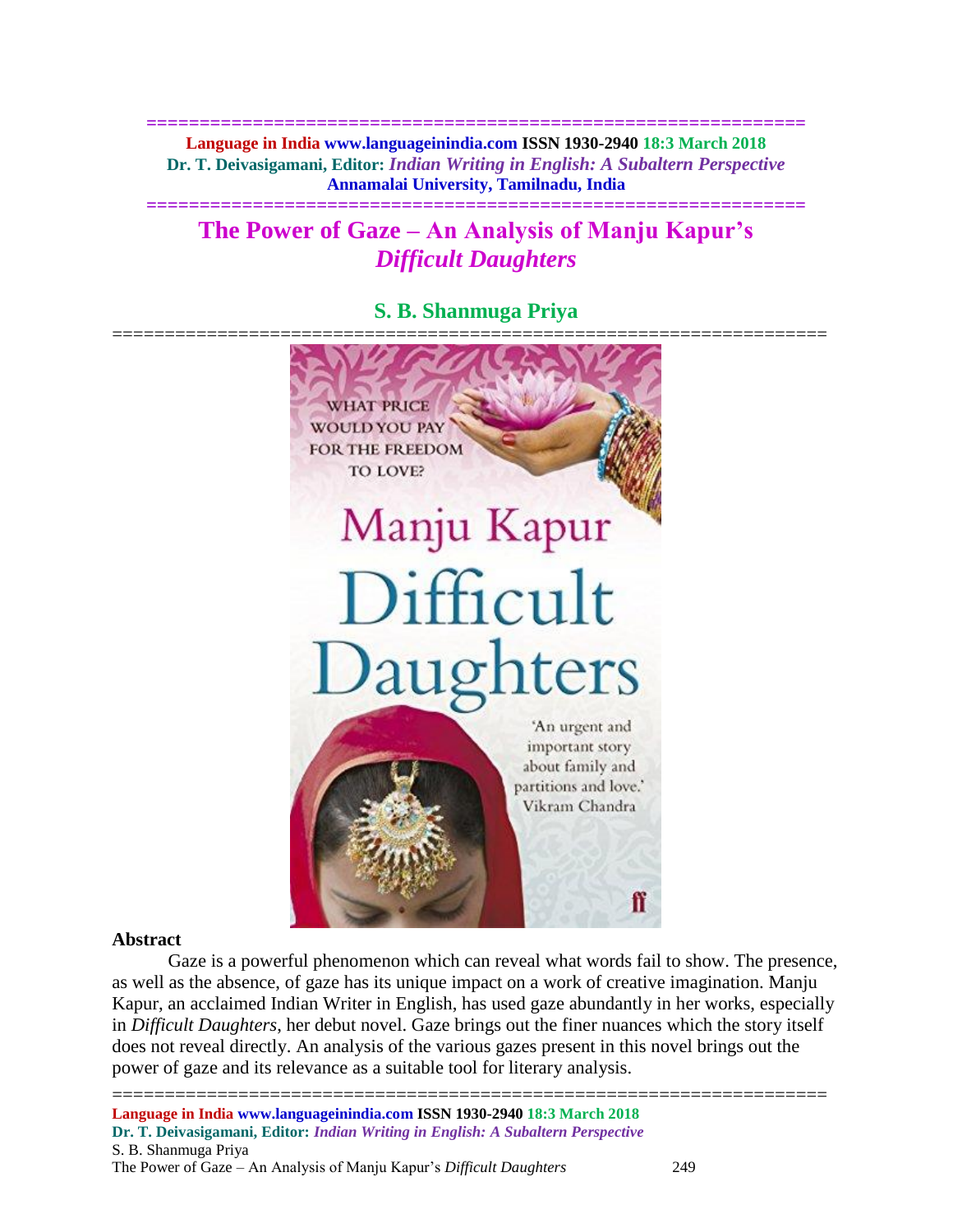## **Introduction**

Gaze is a powerful theory with its origin dating back to the origin of Psychoanalysis and Sigmund Freud. The exponents of psychoanalysis spoke about the power of gaze in kindling desire. The primary preoccupation of psychoanalysis being the therapeutic value of the patient's talk, the gaze of the patient while delivering his talk hardly gained importance. It is in the later years, during the time of Lacan, that gaze received its due significance.

Lacan, in his famous theory of the mirror stage, demonstrates that every child undergoes a dynamic change in his or her perception between 6 months to 18 months. It is during this time that a child encounters the mirror for the first time with due understanding. The image in the mirror makes the child realize that it is a body like all other bodies it sees around. The mirror thus serves to objectify the child. The child realizes its separate bodily existence for the first time. This is the first stage of realization and individuality, as the child now realizes its difference from its mother.

The complexity in the concept of gaze too has its origin in the mirror stage. The mirror itself serves as a complex symbol because it tends to signify the human eye in its ability to gaze back. The child, when it looks at the mirror, is confounded by its own starring image. The child, in reality, holds the dominant position as the holder of the power of gaze, but when a similar image stares back with the same force from the mirror, the child's position of prominence is challenged and the child becomes an object in relation to the image on the mirror. Thus, gaze becomes a dual concept, affording prominence to the one who looks from the subject position, yet holding the possibility of reversal with the reversal of the gaze.

Gaze and its power has been realized and expressed by many scholars. Sartre and Foucault are the chief exponents. Sartre speaks about role play which is primarily playing parts to satisfy the eyes of others. We often act to fulfill the expectation that society has towards our roles. As an individual we play many roles within our family and in the society. Our freedom is minimal while we play these roles because the norms for all these roles have already been framed by the society. We know that we will be criticized and ostracized if we do not play these roles according to the dictates of the society. So, whether we are willing or not, whether we derive pleasure from it or not, we tend to play these roles, which Sartre calls bad faith. To Sartre, our life will achieve its purpose only when we move from bad faith to good faith.

Foucault, in his study about the prison systems of the world, has highlighted the power of the Gaze. He speaks about Jeremy Bentham's Panopticon, which is an architectural model for an ideal prison based on the power of Gaze. Panopticon is a tower like structure in the middle of a large field surrounded by small cubical rooms. The inmates of the cells imagine that they are watched from the center tower and there by self-behave. Irrespective of the presence of the Gaze of the watcher, the tower itself signifies a powerful Gaze, making the inmates self-behave. This system will be ideal for hospitals, educational institutions and corrective centers. Disciplinary action has moved from bodily punishment to self-discipline with Gaze.

 The concept of Gaze gained a gender perspective with French feminist critics. Laura Mulvey in her essay, Visual Pleasure and Narrative Cinema speaks about the absence of female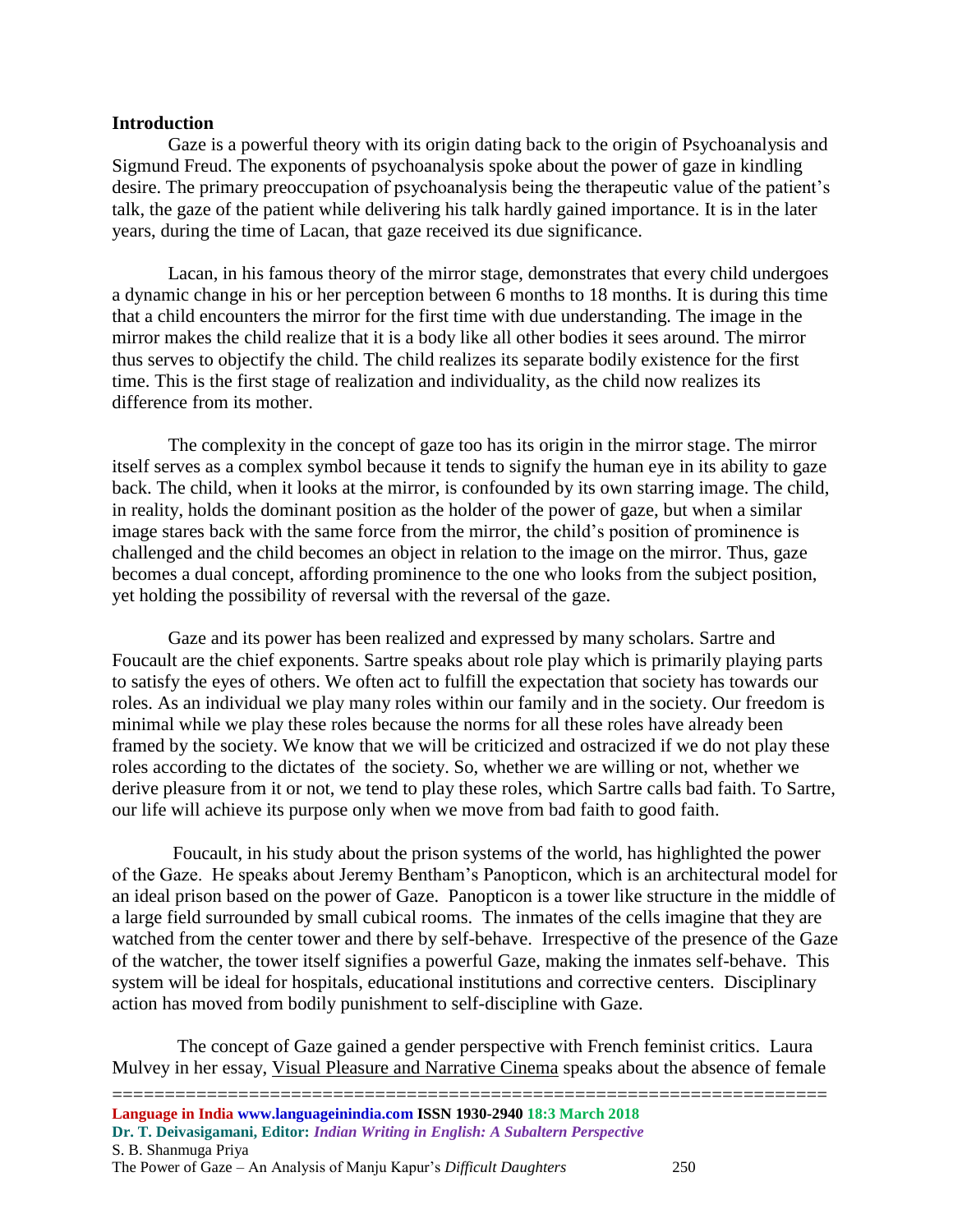Gaze in movies. She identifies three prominent gazes in movies - the Gaze of the male behind the camera, the gaze of the male character in the movie and the Gaze of the male audience. She argues that the female audience assume the Gaze of the male character in the movie, as they do not have a scope for their female Gaze. Various feminist critics have argued in support of and against her theory.

Literature, from time immemorial, has used the power of gaze to express the complexity of human life with its myriad feelings and emotions. Many are the instances, when though we would, we remain speechless, powerless and thereby live in falseness. There are instances were words fail. They fail in their inability to express the subtler aspects of feelings and fears which can hardly be explained or expected to be understood even when explained. In such cases, Gaze is the only option available. Gaze, signified by a simple, casual look to observing, starring, to an intent, focused look, is available in many different forms for human beings to directly convey and communicate with the mind and heart of a fellow being. The dynamism of Gaze makes it powerful even in its absence. When gaze serves the purpose of kindling desire, as expounded by Freud, the absence of a significant gaze from the woman may speak volumes about her actual desire, though she may be a silent bearer of the male gaze. Thus, the power of Gaze can be studied both in the presence and absence of it, a befitting dual study, as Gaze itself is a dual phenomenon, operating from both ends – the subject and object perspectives. The power of Gaze can only be brought out by such a dual study, which is the purpose of this paper. Manju Kapur's debut novel *Difficult Daughters* has been taken for the analysis.

## **Manju Kapur**

Manju Kapur, a famous feminist writer in India, has written six novels to her credit. All her novels have female protagonists. All her stories deal with the life of her protagonists. The plight of an Indian woman can be understood from her novel. *Difficult Daughters* is her first novel and it won her recognition as a feminist writer and created a space for her in the field of Indian writing in English. It also won her the Eurasia prize for the first novel in English. As Manju Kapur has made abundant use of the Gaze in this novel, it has been chosen for this analysis.

## *Difficult Daughters*

*Difficult Daughters* is the story of three generations of women in a middle class family in Amritsar. The story is narrated by Ida. The chief protagonist is Virmati, Ida's mother. The novel also deals with Kasturi, Virmati's mother. Ida tries to unearth details of her mother's life during her adolescence. She is particularly interested in that period because she was not able to learn anything about it from her mother directly. Her mother's confused expression, when questioned about her earlier life leads to this desire. Kapur writes, "…her eyes looked confused and her face went blank whenever her daughter demanded a story about her Lahore days."(Kapur, 256). This confused gaze is the basis of the plot.

The bond between Ida and Virmati is a weak one. This could be understood from Ida's eyes during Virmati's funeral. "Now she was gone and I stared at the fire that rose from her shriveled body, dry-eyed, leaden, half dead myself, while my relatives clustered around the pyre and wept."(Kapur, 1) The situation of Ida, after her mother's death, is expressed by Kapur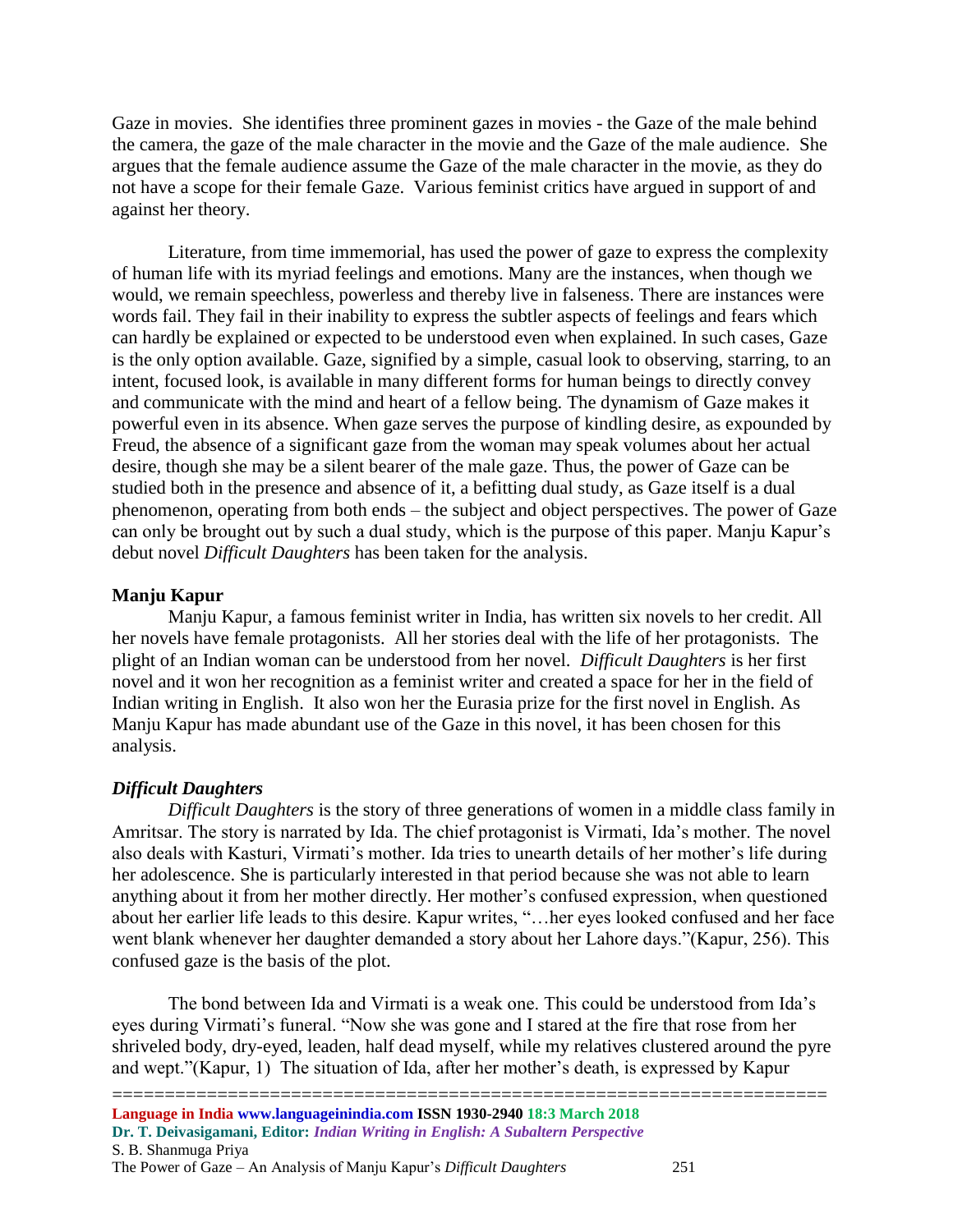through the gaze of others. "From time to time they stare openly at me, middle-aged, alone and not eating." (Kapur, 2)

Ida soon learns about Virmati's unquenchable thirst for education. Kapur identifies the gaze of Virmati which kindled such a desire. Virmati gaze at Sakuntala, her cousin, who is educated and employed. "Virmati, looking at her glamorous cousin, marveled at the change Lahore had wrought in her."(Kapur, 16) Her desire to go for higher studies leads her to Professor Harish Chandra, who falls in love with her. Harish remarks about his gaze, "How difficult it is to teach while you are sitting before me! Your face is the fixed point to which my eyes keep returning." (Kapur, 56) Virmati falls in love with this married man with a daughter. Her reverence for his knowledge, kindled by the thirst to learn, which is the result of her gaze at her cousin, leads to the further complications in the story.

Virmati's gaze at the professor is conspicuous by its absence. She does not have a direct gaze. She tries to understand his heart from his letters and from his gaze. There is only one instance when she gazes at him with love. It is a furtive female gaze at the back of the dominant man. "She turned her head and saw the professor's distinguished looking head, hair brushed back from high forehead…" (Kapur, 128). The intensity of her gaze makes the professor turn back and smile at her. Such is the power of gaze and Virmati, being capable of using it, never does used it in her life. It is the lack of her self- assertion that leads to all her troubles. She remains the secret wife of Harish for more than three years. She often asks him to marry her and sometimes even boldly rebukes him, but yet, she is always submissive before the bold gaze of the man.

In Nahan, where she is the Principal of a school, she could not assert herself to the selfish Harish. She has a peaceful and individualistic life there. Harish cunningly visits her at night, spoiling her reputation which leads to her dismissal. She fails to uphold herself. She becomes an easy prey to his gaze. Harish employs different types of gaze to deal with Virmati. When she questions him about their future, he has a faraway expression, and avoids direct answers. He only speaks of hope and a united faraway future.When she speaks angrily to him, he puts on a sad expression and has a hurt look on his face, which forces her to reconciliation. Kapur writes, "Why don't we get married? You say your family makes no difference. But still you want to continue in this way… Virmati felt trapped. What had she been saying, was it so unreasonable? Why was he looking so sad? How could she leave him like this? Slowly she moved towards Harish…" (Kapur, 149 -150)

Harish is well aware of the power of gaze and uses it in different ways to make Virmati submissive. He does not let her appreciate anything and speak about it. When she comments about a picture depicting the unity of Hindu, Muslim and Christian community, Harish scolds her. When she fails to find any beauty in the graves by the hill side of Nahan, he points it out to her and forces her to accept that they are beautiful. Literally, he forces her to abandon her gaze and substitute his gaze in its place. Kapur points out to this fact, "Virmati followed. Was it charming? She supposed it was. He usually had an eye for the charming, beautiful, lovely, quaint, picturesque. She tried to see through his eyes when he pointed things out to her. After all these years she was getting quiet good at the exercise." (Kapur, 190)

====================================================================